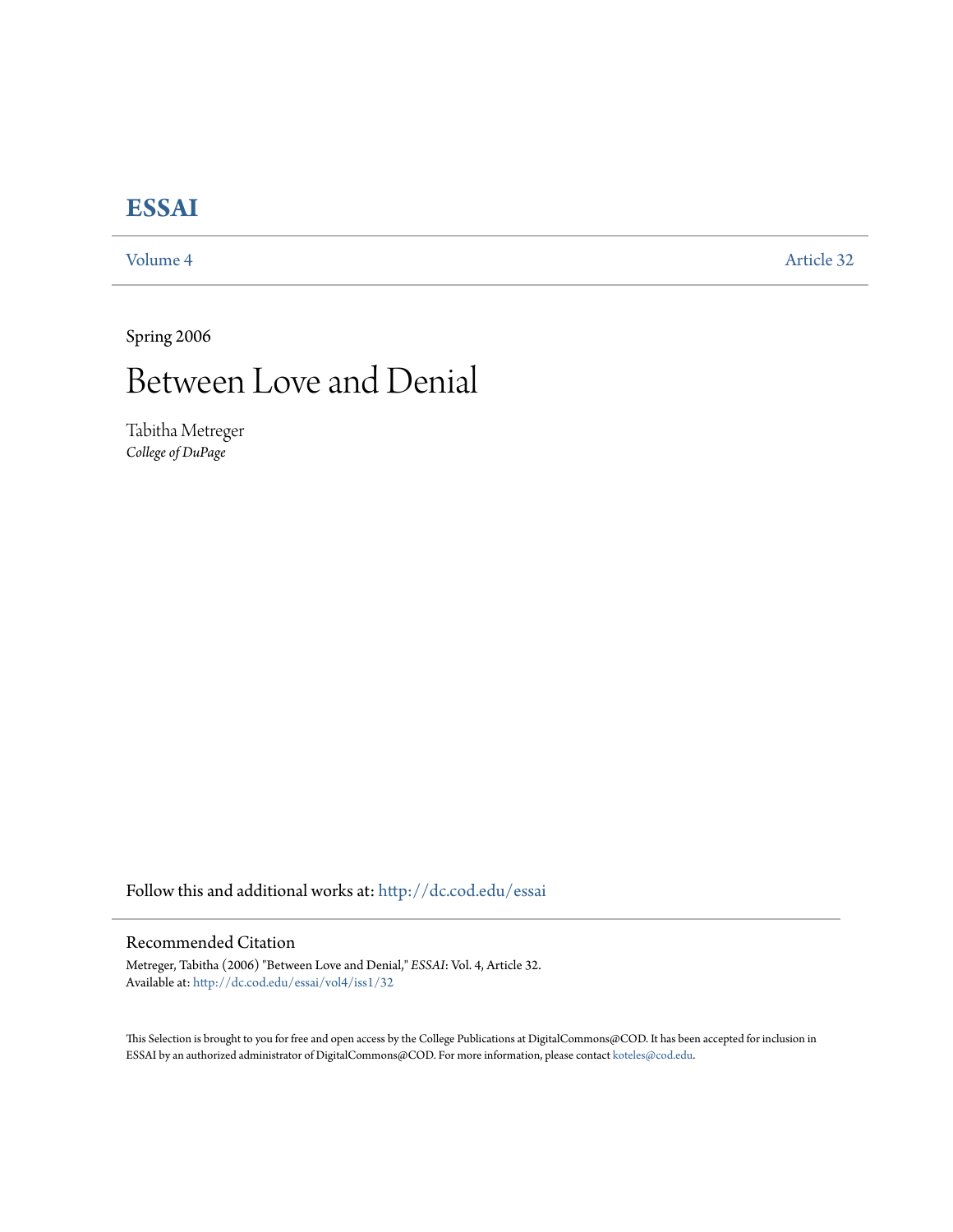Between Love and Denial

by Tabitha Metreger

(English 2253)

The Assignment: Write a 1500-word, creative nonfiction memoir essay in which you integrate the: description of a significant photo you appear in, a significant period in your life, one quote from a source important to your essay, and section headings.

y very first memory. A blurry, fuzzy border kind of memory. It's dark and I'm standing in the hallway, crying. Or am I rubbing the sleep out of my eyes? No, I *must* be crying because Mark comes out of his bedroom to console me. His face brings comfort, as I If y very first memory. A blurry, fuzzy border kind of memory. It's dark and I'm stand the hallway, crying. Or am I rubbing the sleep out of my eyes? No, I *must* be crying because Mark comes out of his bedroom to console reassure me everything will be all right. And that's all there is: one fleeting flashback of an event I'm not entirely sure ever took place. It may simply be the imagination of a baby sister crying out for an intimacy with the brother about whom she can barely reminisce. My understanding of Mark – of the person my brother was – comes mainly from the drawings of superheroes, the baseball cards and the knickknacks he left behind as well as from the stories told by my family. He was pretending to be Spiderman, Martin divulges, the day our big brother climbed that damn electric pole behind the old Topps store. I – too young to remember him, yet memory is no prerequisite for love.

Some years later and the borders on my memories are not quite as fuzzy. Piggy-back rides, jaunts to the park, long walks on a far away beach to the lighthouse, car rides in search of a White Castle we never could find, Christmas eve trips to view the colorful light displays in Sauganash – and many recollections of adventures with dad. Then, one day, the phone rings. Dad's been in an accident and my mother rushes to the hospital. Images of him hobbling through the kitchen door on crutches cannot keep me from introducing cousin Jerry, our impromptu babysitter, to my complete collection of horses. Mom is gone for hours, the minutes ticking by in uncomfortable silence on the part of my older sisters, an excruciating quiet I fill by babbling off the names of my Palomino, Appaloosa, Clydesdale, Arabian, Pinto, and my favorite, the Tennessee Walking Horse. The silence, of course, is because my older sisters' fear what nobody wants to tell us. When my mother finally returns home, she is alone.

By the time I was eight, I had already lost both my brother and my father. My sanctuary of innocence and security had completely crumbled to pieces.

#### **An Alien is Born**

Sure, I *looked* like a normal kid, for America circa 1979 anyway. You know, back when kids still wore no-name hand-me-downs in three styles: plaid, plaid, and plaid; and parents doubled as barbers sending their poor offspring off to school looking like Moe from the *Three Stooges*. And if it weren't for my zigzag bangs, courtesy of my mother-slash-barber, I might even be considered a *cute* kid. So it's no wonder my secret was safe. I fretted over it needlessly. My fellow classmates didn't have a clue that I was not the ordinary average suburban third grader they thought I was, but an alien from another planet *masquerading* as an ordinary average suburban third grader. My mission? To gather intelligence on the workings of elementary school earthlings resembling Moe Howard.

*I* wasn't even aware of my little secret at first. Gradually, though, it became apparent to me that the thoughts in my brain were not the thoughts of your average eight year old. You see, Mrs. McCall was always criticizing my artwork. *So what* if I drew my Thanksgiving pilgrims with blood-

1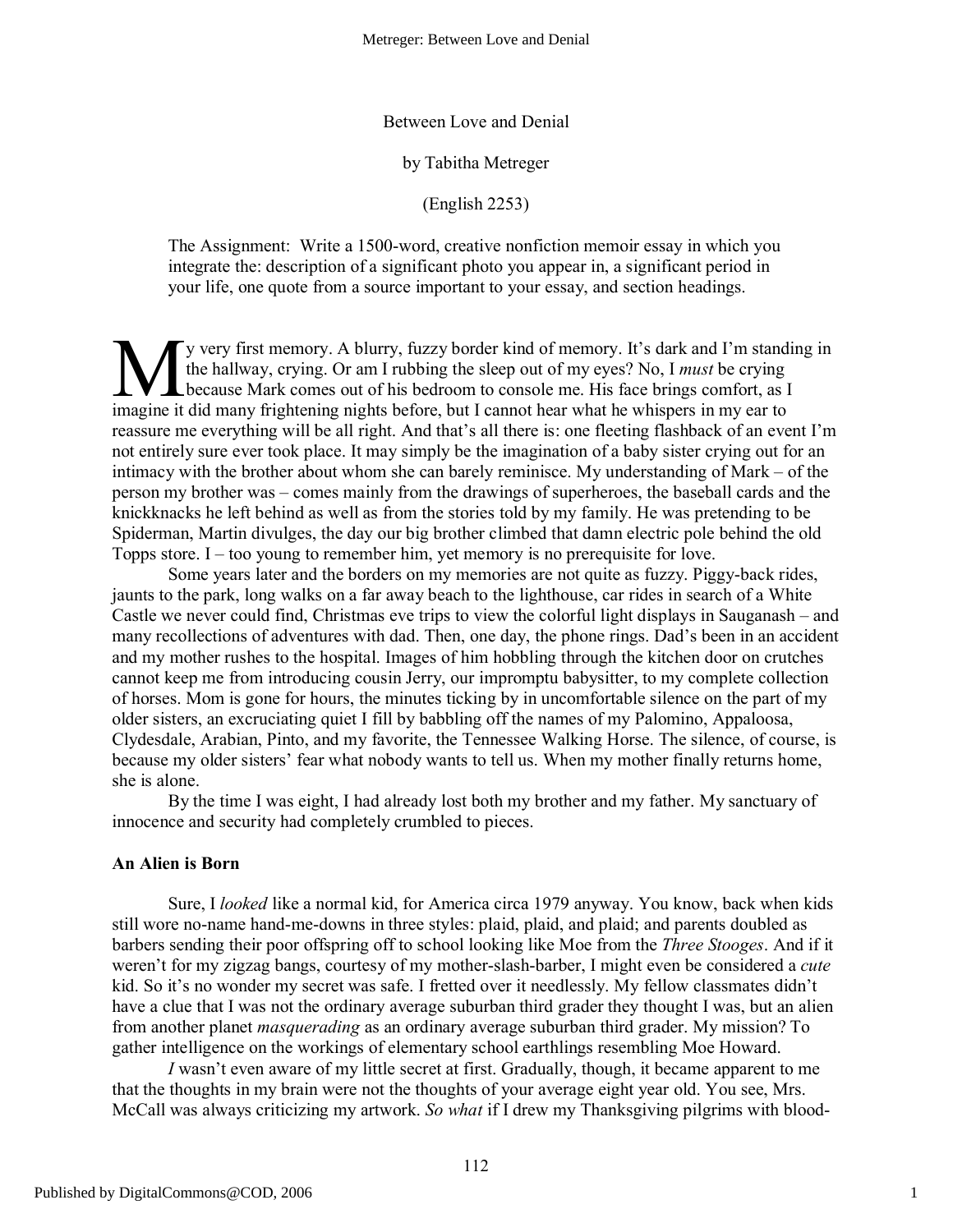shot eyes – I figured they must have been very tired from working so hard. Or maybe there was more than tobacco in that peace pipe they borrowed from the Indians. It was also part of Mrs. McCall's daily lesson plan to remind Neal Moritz, "You're nothing but a bump on a log." And she most certainly played a part in that grand conspiracy to brainwash students by having them chant that damn pledge over and over again.

What is the *Pledge of Allegiance* if not a tool of indoctrination? Every school day, Mrs. McCall made me stand, hold my hand over my heart, and recite words that I could not comprehend. She forced me to profess blind allegiance to my country at a time in my life when, on rare occasion, I still peed my pants. Once, when I showed up on the playground in brown and white plaid polyester bell bottoms the school nurse had me change into (there was no escaping those ugly plaid pants), I feigned having fallen into a puddle. Though the playground was dry as the Mojave, my classmates actually bought this lame excuse. Why? Because children are a terribly trusting species! This is why we believed Mrs. McCall when she told us we must profess loyalty to our republic. I didn't even have a clue what a republic was. From the words of the pledge, I inferred that the republic is a thing that stands, which I figured is why we had to stand when pledging allegiance to it, but what made it invisible? If it was invisible, how could we tell it was standing? Nevertheless, recite it I did, day in and day out with scarcely a grumble of dissent, the whole time completely unaware that in 1943 the Supreme Court had ruled that I was *not required* to join in the chant. This was a significant step taken by the Court to preserve our liberty. Too bad Mrs. McCall forgot to tell us.

Eventually, I got fed up with the constant criticism, the name-calling, and the forced allegiance to a concept I couldn't comprehend. I felt it was high time my third-grade class rose up and revolted. Nothing short of a revolution was needed to take back our dignity, our self-esteem, our right to a longer recess. But my dreams of overthrowing the school principal and gaining control over the means of education were not to be. My classmates thought I was a weirdo, and the fear of being laughed at or called names can be a powerful tool of repression. The other students' words never matched the thoughts in my own head, so I was afraid to speak my mind.

The evidence soon became too overwhelming for me to deny. I could see no other explanation for my peculiar ideas except that I was undoubtedly a creature from another planet. My space culture was so advanced, I had determined, that every time I spoke, my words were automatically transmuted into the vocabulary of an ordinary average suburban third grade earthling. Time and time again, I worried that my words would come out sounding like gobbledygook to my classmates and they would find me out. They would discover that I was not one of them at all. Yet, somehow, I managed to make it through school without a single challenge to my identity as a human – albeit a rather strange one. I did not understand why I questioned things other third graders did not seem to question, but my little alien was born out of my perception that I was worlds apart from my peers.

#### **The Alien Meets the Buddha**

Despite these early years as an alien embedded in the frontline of elementary American scholastics, by junior high and high school, I found myself becoming dreadfully conformist. I succumbed to the culture of cool that I, like many teenagers before me, did extremely un-cool things to infiltrate (like kiss-up to kids who were too cool to even acknowledge my existence). Then, during an especially vulnerable time during my adolescence, I fell prey to some modern day Pharisees: a group of evangelicals who referred to themselves simply as "Christians" and who believed only *they* were worthy enough to use that name. My older sister had recently found God (never did find out where it was He had disappeared to) and finally convinced me that He was the answer to all my problems. So I repented, asked Jesus to come into my heart, and then condemned everyone else to hell.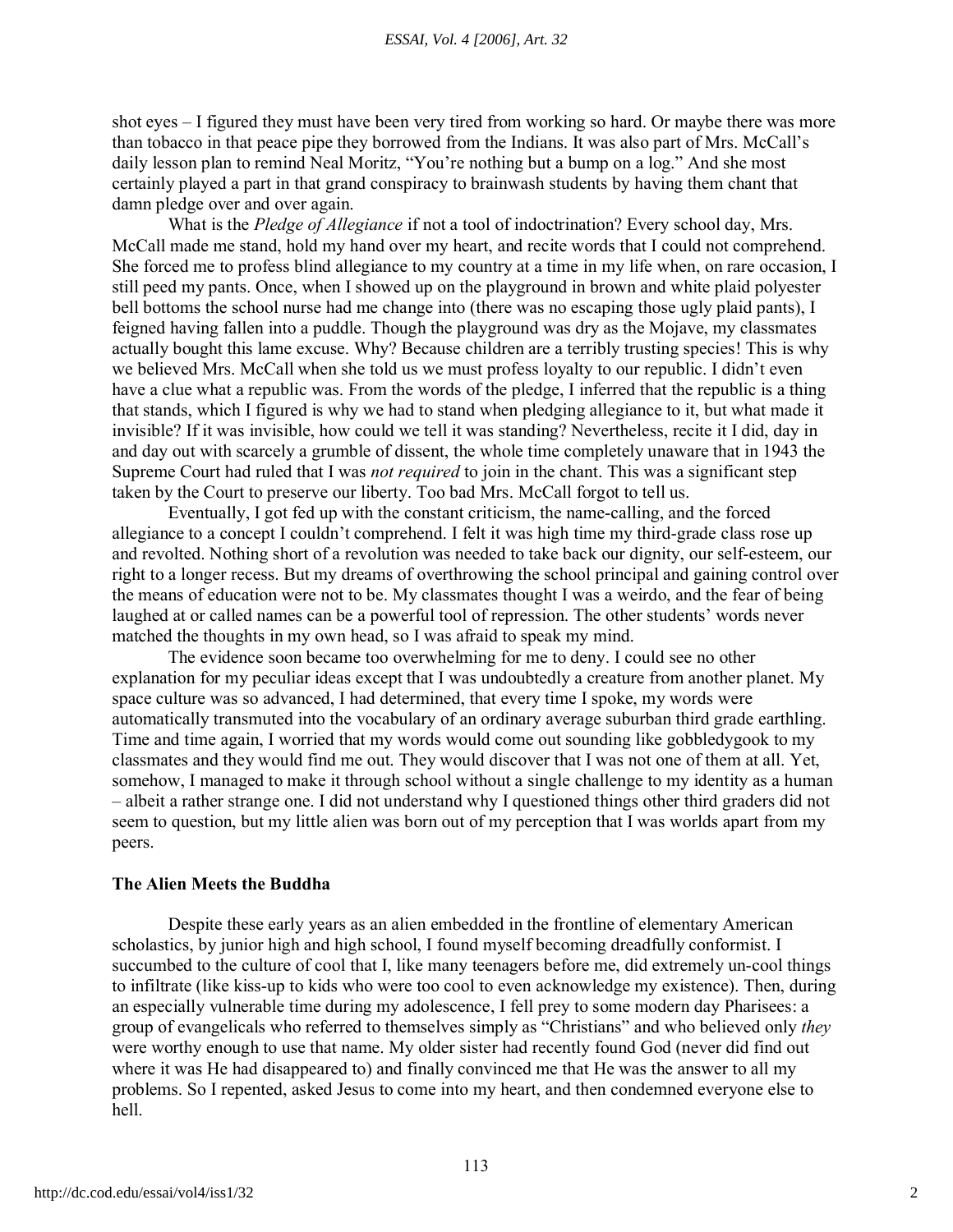In the end, after becoming disillusioned by the lack of sincerity in both camps of demoralizing coolness and hypocritical Christianity, I conformed to a group of non-conformists. Dyeing my hair various colors of the rainbow (when it was still shocking to parents), wearing ripped up clothes from Salvation Army, and delving into strange philosophies like Taoism, Wicca, and existentialism, I had become a teenage punk rocker. Disenchanted with school and church and dissatisfied with teen pop-culture wisdom that preached philosophies of materialism, vanity, and selfloathing, I sought something entirely different. And I found it in a circle of friends my mother wished I would not bring home.

My little alien was always searching – searching for a way to fit in. Still unable to trust my own convictions, I looked to others to validate my beliefs. The eighth grader who wore skin-tight animal prints, pretended to be sexually aware, and stole her mom's Kents (referred to, of course, by a much more vulgar name, which was probably as much a commentary on the taste of the cigarettes as it was on some boys' distaste for cunnilingus), was searching for a means of overcoming her profound sense of alienation. The Bible-thumper was hoping to discover a place of belonging that could also provide a path toward a more meaningful life.

Yet, what ultimately saved me was falling in with the punk rock crowd. While it was conformist in its own way, it also opened the door to new worlds of knowledge. It was like my reaction after watching Stanley Kubrick's *2001: A Space Odyssey* for the first time: "Whaaa? Huh? Hmmm. Woooooah!" It was an epiphany of cosmic sorts to discover that everything I had been taught as "truth" until that point was in fact only a fraction of the seemingly infinite possible truths out there waiting to be explored. Concepts of a higher power that did not involve some mean old man sitting on a throne, philosophies of thought that denied the very existence of a higher power, alternative realms of existence that my more mystical friends insisted they could tap into – it was all so new and fascinating to me. It was also the first time in my life I took an interest in the injustices of the world – some perpetrated by my own government. Allegations of CIA experimentation with LSD and involvement in drug trafficking, the Reagan-Bush campaign's secret deal with Iran to hold the hostages until after the election, government support for the overthrow of democratically elected governments: these were all popular topics within my circle of misfit friends. What people saw was a girl with ratted fuchsia hair and black tattered clothing, now smoking the much tastier, but no less vulgar, Virginia Slims – and occasionally a bowl or two. That ostentatious exterior may have belied my future path, however, for it was this time in my life that kindled in me an insatiable thirst for knowledge that gradually pulled me out of my period of teenage self-absorption. My little alien rejoiced in finding this unconditionally accepting haven of freaks but was dismayed to discover, slowly emerging out of the darkness, her curious, inquisitive and conscientious arch nemisis – my little buddha.

### **The Alien vs. the Buddha**

My sanctuary that collapsed after the loss of my brother and father never could be rebuilt. Instead, to this day, I constantly trip over its ruins. The wounds from these early traumas never properly healed, and they open up every time I see a fellow human being in anguish. That little girl who met darkness during the sunrise of her life still walks with me. And she won't let me look away. Tugging at my sleeve, she says, "See this little girl who lost her father; see this family who has lost their son and brother. Remember how the heart aches when the wound is so fresh? We must *always* remember so that we can grieve with them and show them compassion." This is the voice of my little buddha today.

Thich Nhat Hanh, Vietnamese Zen master and peace advocate, wrote, "To develop understanding, you have to practice looking at all living beings with the eyes of compassion. When you understand, you love. And when you love, you naturally act in a way that can relieve the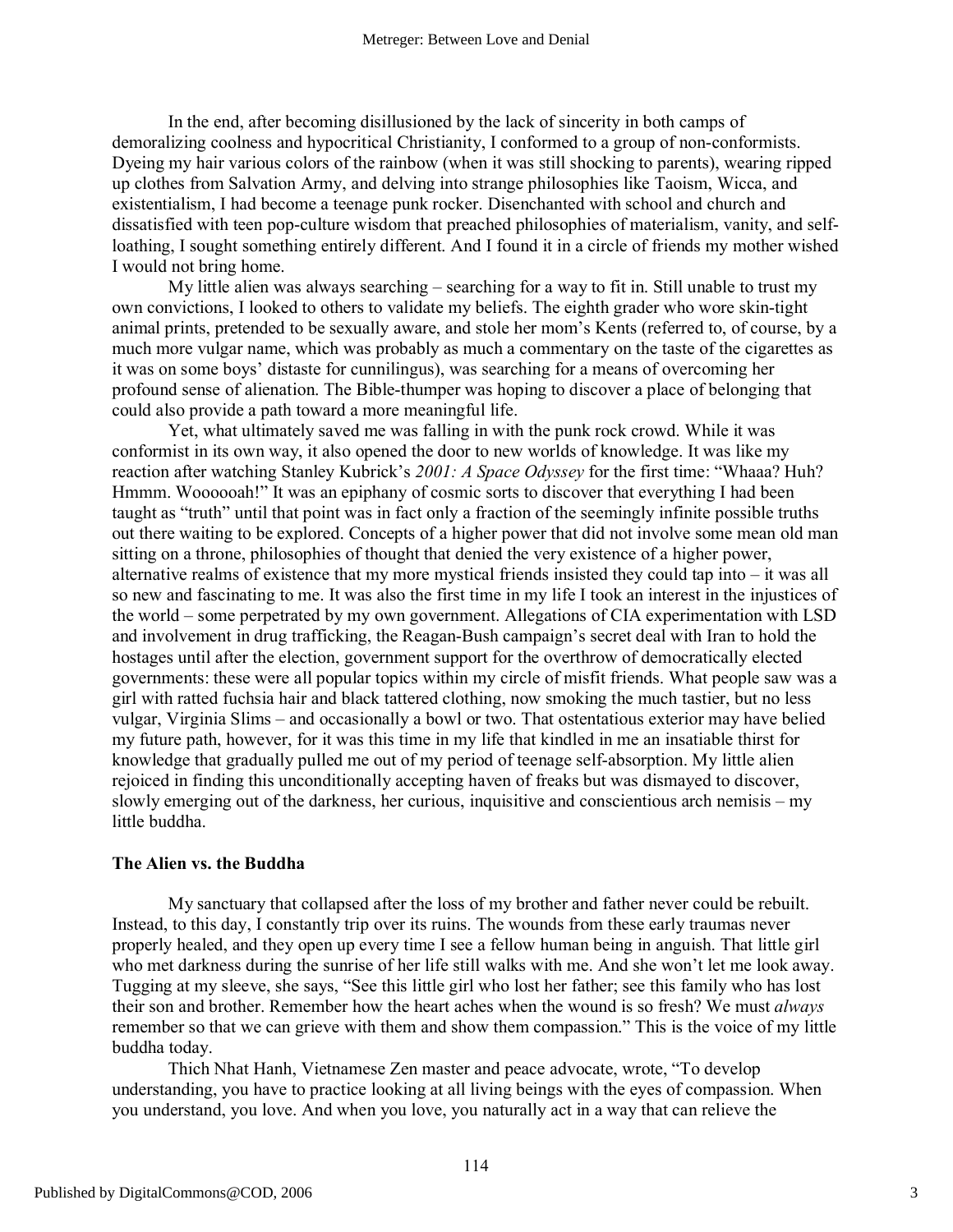suffering of people." The little buddha inside me is constantly tugging at my sleeve; she doesn't want me to forget the suffering of people all over the world. Stuck in a global gaper's block, I am compelled out of a sense of duty to this little girl to acknowledge the adversity on the shoulder of every road. It is quite a burden she has saddled me with, but to a little girl who has experienced heartache, the goal of humankind must always be a world where no one hurts.

There is much misery caused by injustice all over the world, and my inner buddha insists I educate myself on such matters: human trafficking, slave labor, sweatshop labor, child labor, conflict diamonds, assassinations of labor activists, environmental degradation at the hands of corporations, water privatization, drug companies putting profits before health, racial profiling, prisoners of conscience, the use of torture in over one hundred fifty countries, violence against women, forty-five million uninsured Americans and thirteen million children living below the poverty line in the wealthiest nation on earth. My little buddha reminds me that my own suffering pales in comparison to that of the poor in my own backyard and that the luxuries I enjoy as an American may be at the expense of the well-being of workers in the developing world.

And though my buddha wishes me to stay mindful, my little alien – still longing for acceptance – tries to deny all the suffering in the world and redirect my attention. My little buddha argues, "There really are only two paths in life: the path of truth and the path of diversion. Very few of us are disciplined enough to stick solely to the path of truth." Most of us prefer the path of diversion, as does my little alien. But where, my little buddha nags, has thirty-odd years of television, crossword puzzles, shopping, meaningless sex, drinking, internet surfing, gossip, dope, the rat race, fashion, celebrity watching, obsessing, video games, countless advertisements, pointless phone conversations, fear-mongering newscasts and vanity gotten me? Underneath all this mental clutter lies the unforgettable love I have for my brother and father and the unbearable pain from losing them both so young. No matter how hard my alien tries to divert my attention, my little buddha always reminds me that such self-indulgence will distract me away from the path of truth and that only this path can lead to inner peace.

My inner alien always tries to smother my inner buddha. "All she ever does is nag, nag, nag," whines the little alien. "You mustn't offend, mustn't talk of unpleasantries. Nothing to do about it anyway. Be polite, smile, how's the weather outside? Besides, no one cares what you have to say." She is aware of all my sore spots and she uses that knowledge to taunt me. She knows that by merely talking, I fear that I am an unwelcome intruder into people's lives. From my mother's rages that sent me scurrying under the sheets in terror, to my brothers' tantrums whenever I became a nuisance, and my sisters' attempts to mold me into their own image, I internalized the sense that *I* essentially don't matter. I am someone no one wants to listen to with a message no one wants to hear. So I suppress this spark of injustice smoldering inside, begging, pleading, demanding to be ignited; I keep it buried in the bowels of my being for fear it will blaze up and reveal itself in the most inflammatory way.

#### **The Apocalypse**

The buddha, the alien, and I all attend a demonstration protesting the Iraq war. Kathy Kelly, a peace activist and three-time Nobel peace prize nominee, offers the closing remarks of the day. I am awed by the courage of this petite, soft-spoken woman who has been arrested more than sixty times for her cause; who was in Iraq the day the war started, protecting children, protesting, and handing out refreshments to our soldiers; and who, on this chilly, windy October day, has the nerve to suggest that we should listen to our enemies. My little buddha concurs, "she's right: The only way to peace is through understanding." My little alien remarks sheepishly, "God, I hope no one sees me here." And I – I wish I could muster up just an ounce of Ms. Kelly's courage.

If I did, I might tell people the stories of the veterans I know from working in the psychiatry department of the VA hospital. The Vietnam Veteran whose wife left him after he pulled a gun on

4